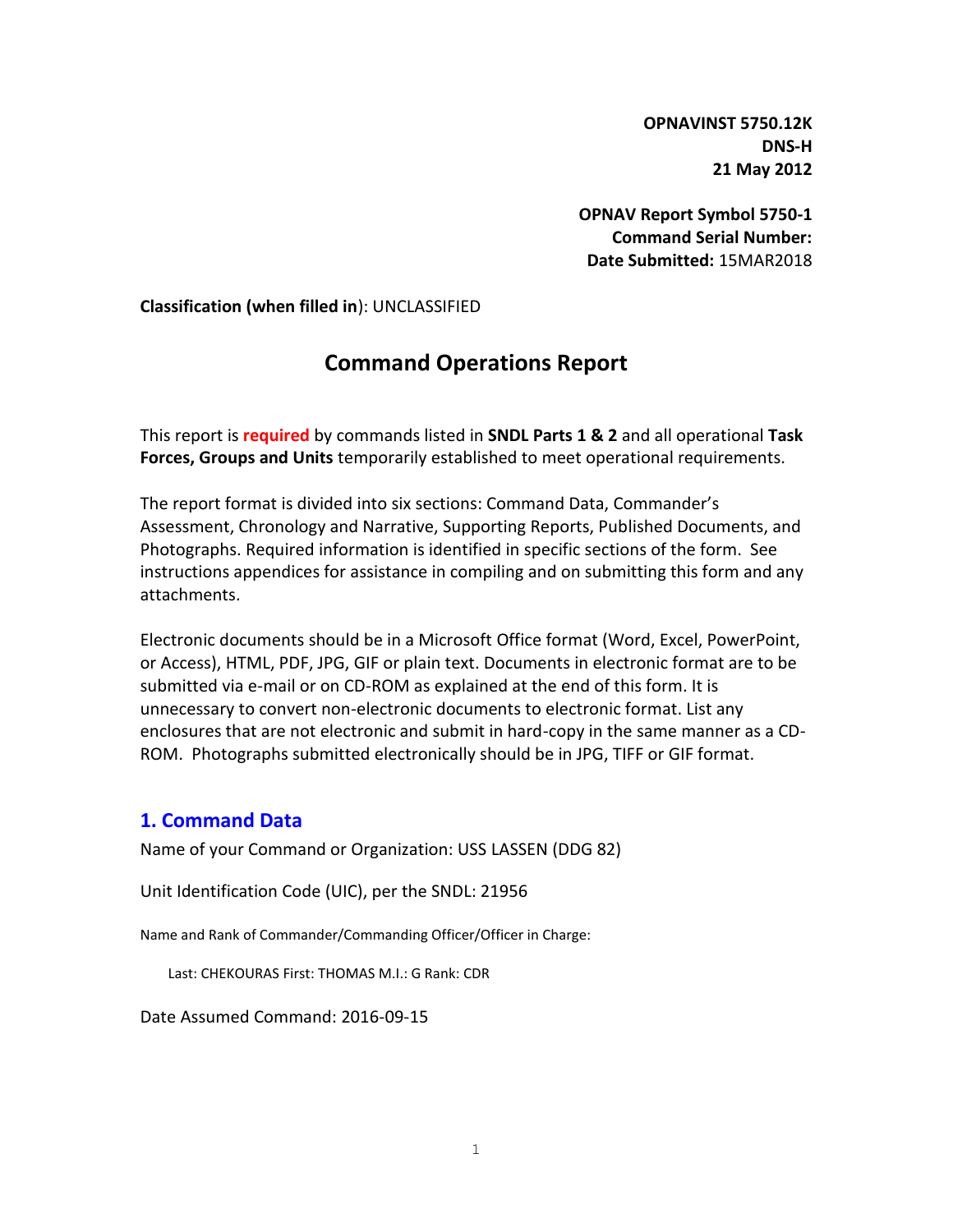Mission/Command Employment/Area of Operations: LASSEN is homeported in Mayport, Florida. Under tasking from Commander Task Force 80, she operates professionally and stealthily to competently carry out various mission sets. The mission of LASSEN is to operate in a high-density multi-threat environment as an integral member of a strike or surface action group to include striking targets along hostile shorelines and well inland. In addition, LASSEN provides its own air warfare, surface warfare and anti-submarine warfare and can effectively provide local area protection to underway replenishment groups, amphibious ready groups, and other military units.

Permanent Location (Home Port for deployable units): Mayport, Florida

Immediate Superior in Command:

Operational: Commander, TASK FORCE 80

● JAN 1- DEC 31

Administrative:

Commander, Naval Surface Squadron FOURTEEN

 $\bullet$  JAN 1- DEC 31

Identify your assigned Task Force/Group/Unit name(s) and mission(s). Include OPLAN(s) and or named operations you participated in during Task Force assignment (if applicable):

Commander, Task Force EIGHTY (CTF 80), Commander Naval Surface Squadron FOURTEEN (COMNAVSURFOR 14), Fleet Week NYC, READ E-2/READ E-3, NSFS Gun Shoot, IKE SUSTAINEX

Name(s) of Forces, Commands, Ships, Squadrons or Units assigned or under your operational control (if applicable): N/A

Type and number of Aircraft Assigned and Tail Codes, if applicable: MH-60R, HSM-46, DET 1 (JAN 1-6 JUN)

Commands, Detachments or Units deployed on board or stationed aboard as tenant activities (as applicable): Helicopter Squadron Maritime (HSM) 46 Detachment 1

Number of Personnel Assigned:

Officers: 35 Enlisted: 270 Civilian: 0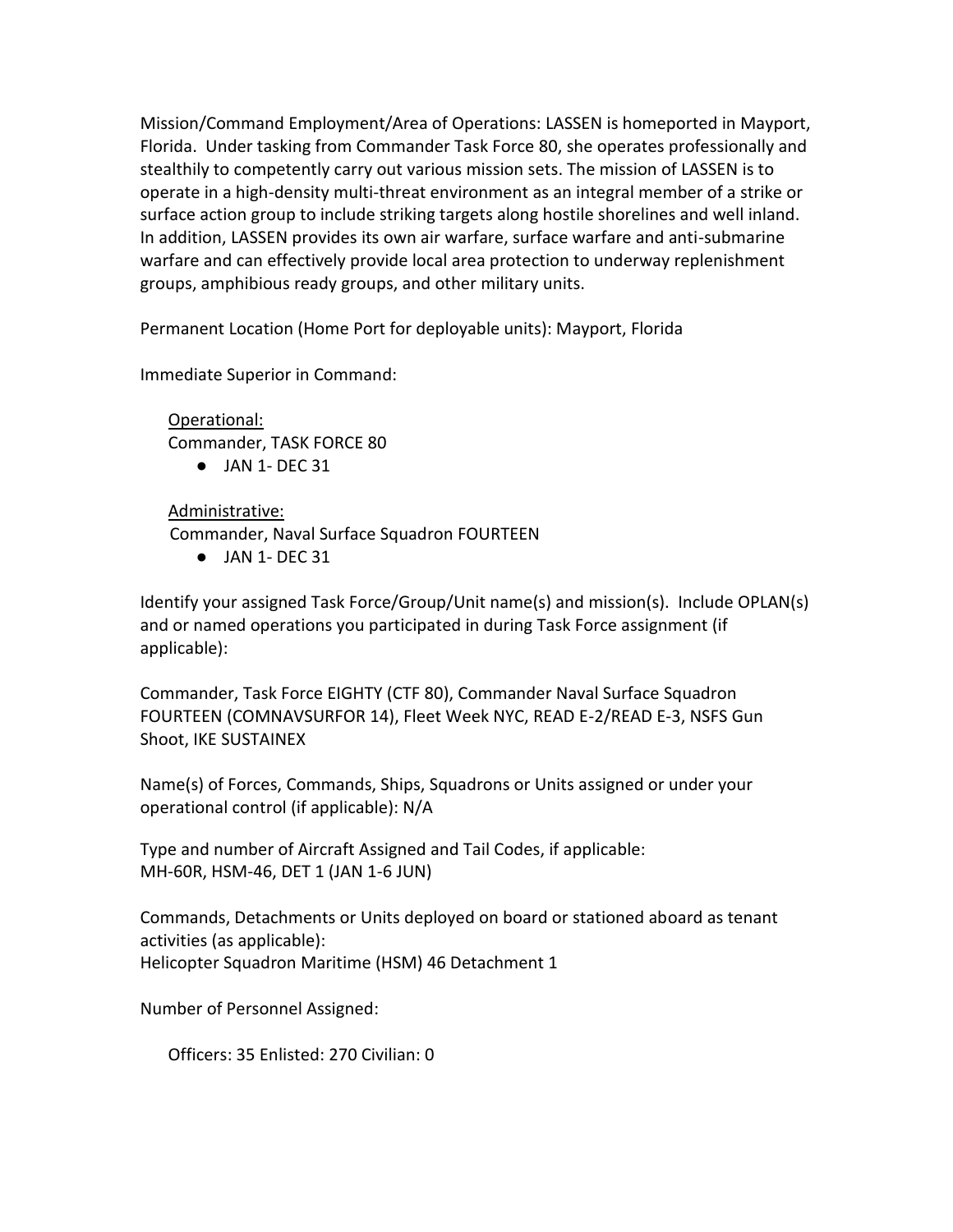Command Point of Contact:

Name: ENS Job Title/Office Code: Public Affairs Officer (PAO), Combat Information Center Officer (CICO) E-mail: Phone number(s): COMM: Command Mailing Address: Unit 100190 Box 1 FPO AA 34091

## **2. Commander's Assessment**

In 2017, LASSEN participated in numerous CTF-80 and CSG exercises during an extended sustainment phase. LASSEN participated in many exercises with other U.S. naval vessels, often conducting training, making multiple port visits, and conducting community outreach programs wherever she went. LASSEN was successful in keeping essential certifications, as well as maintaining a high level of efficiency and professionalism. LASSEN is a proven, combat-ready ship who continues to demonstrate all her might during both strike group and independent operations. LASSEN's crew maintained high morale and skill when directed to proceed underway to Norfolk, VA with only 48 hours notice. LASSEN was able to effectively navigate the ship during a robust CNO Availability early start in support of Hurricane Irma SORTIE. CDR Chekouras catapulted her through a dynamic and challenging year with the support of his crew. LASSEN once again has proven her versatility and sustainability as one of the best Arleigh-Burke class destroyers commissioned today.

## **3. Chronology**

| <b>MISSION</b>               | <b>SEA DATES</b> | <b>DAYS UNDERWAY</b> |
|------------------------------|------------------|----------------------|
| U/W (OPFOR, DLQs)            | 9JAN-27JAN       | 19                   |
| RAS w/ USNS Supply           | 16JAN            |                      |
| RAS w/ USNS Joshua Humphreys | 21JAN            |                      |
| I/P Mayport                  | 28JAN-1FEB       |                      |
| U/W (OPFOR DLQs)             | 1FEB-24FEB       | 24                   |
| RAS w/USNS Arctic            | 09FEB            |                      |
| RAS w/USNS Arctic            | 14FEB            |                      |
| I/P Mayport                  | 23FEB-27MAR      |                      |
| <b>CMAV</b>                  | 24FEB-26MAR      |                      |
| READ-E3                      | 24FEB-20MAR      |                      |
| U/W (DLQs, OPFOR)            | 27MAR-12APR      | 16                   |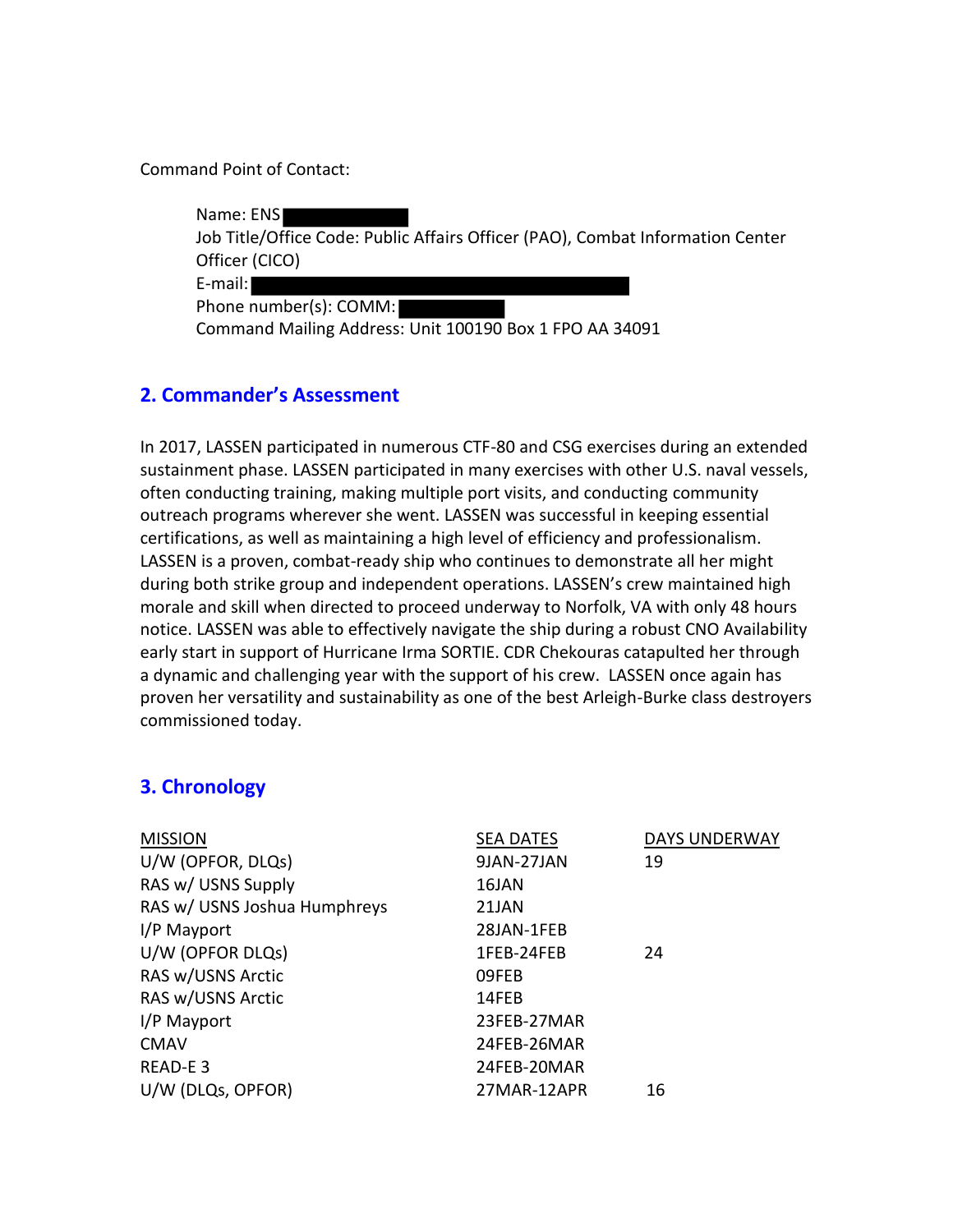| UNREP w/ USNS Arctic                       | 05APR       |                |
|--------------------------------------------|-------------|----------------|
| I/P Mayport                                | 12APR-17APR |                |
| U/W (DLQs, TOWEX)                          | 18APR-20APR | 3              |
| TOW-BE TOWED w/ USS Farragut               | 19APR       |                |
| I/P Mayport                                | 20APR-24APR |                |
| U/W (DLQs, TOWEX)                          | 25APR-27APR | 3              |
| TOW-BE TOWED w/ USS New York               | 26APR       |                |
| I/P Mayport                                | 28APR-01MAY |                |
| $U/W$ (DLQs)                               | 02MAY-08MAY | 7              |
| I/P Mayport                                | 08MAY-17MAY |                |
| U/W                                        | 17MAY-19MAY | 3              |
| I/P Mayport                                | 19MAY-20MAY |                |
| U/W (Enroute to New York Fleet Week)       | 21MAY-24MAY | 4              |
| UNREP w/ USNS Joshua Humphreys             | 23MAY       |                |
| I/P New York for New York Fleet Week       | 24MAY-30MAY | 7              |
| U/W (Enroute to Mayport, Astern Refueling) | 30MAY-02JUN | 4              |
| UNREP w/ USNS Joshua Humphrys              | 30MAY       |                |
| Astern Refueling w/ USS Zephyr             | 01JUN       |                |
| I/P Mayport                                | 02JUN-26JUN |                |
| U/W (Enroute to Eastport, ME)              | 28JUN-30JUN | 3              |
| I/P Eastport, ME                           | 1JUL-4JUL   |                |
| U/W to (Enroute to Newport, RI)            | 5JUL-6JUL   | $\overline{2}$ |
| I/P Newport, RI                            | 7JUL-13JUL  |                |
| U/W to (Enroute to Yorktown, VA)           | 14JUL-16JUL | 3              |
| TOW-BE TOWED w/ USS The Sullivans          | 21JUL-22JUL |                |
| I/P Mayport                                | 23JUL-31JUL |                |
| <b>CMAV</b>                                | 21AUG-31AUG |                |
| <b>Hurricane Irma SORTIE</b>               | 7SEP-8SEP   | $\overline{2}$ |
| RAS w/ USNS John Lenthall                  | 7SEP        |                |
| I/P Norfolk, VA                            | 9SEP-12SEP  |                |
| U/W (Enroute to Mayport)                   | 12SEP-13SEP | 2              |
| I/P Mayport                                | 13SEP-30SEP |                |
| <b>DSRA Start</b>                          | 13SEP       |                |
| U/W to BAE Drydock                         | 12NOV       |                |
| Drydock                                    | 12NOV       |                |
| POM Leave                                  | 13DEC-10JAN |                |
|                                            |             |                |

#### **Acronymns**

ACU - Aircraft Control Unit AIS – Automated Information System ATFP – Anti-Terrorism Force Protection ATG – Afloat Training Group AVCERT – Aviation Facilities Certification Electronic Warfare

AW/SW/EW – Air Warfare Surface Warfare BSH – Basic Ship Handling CIWS – Close-In Weapons System CMAV – Continuous Maintenance Availability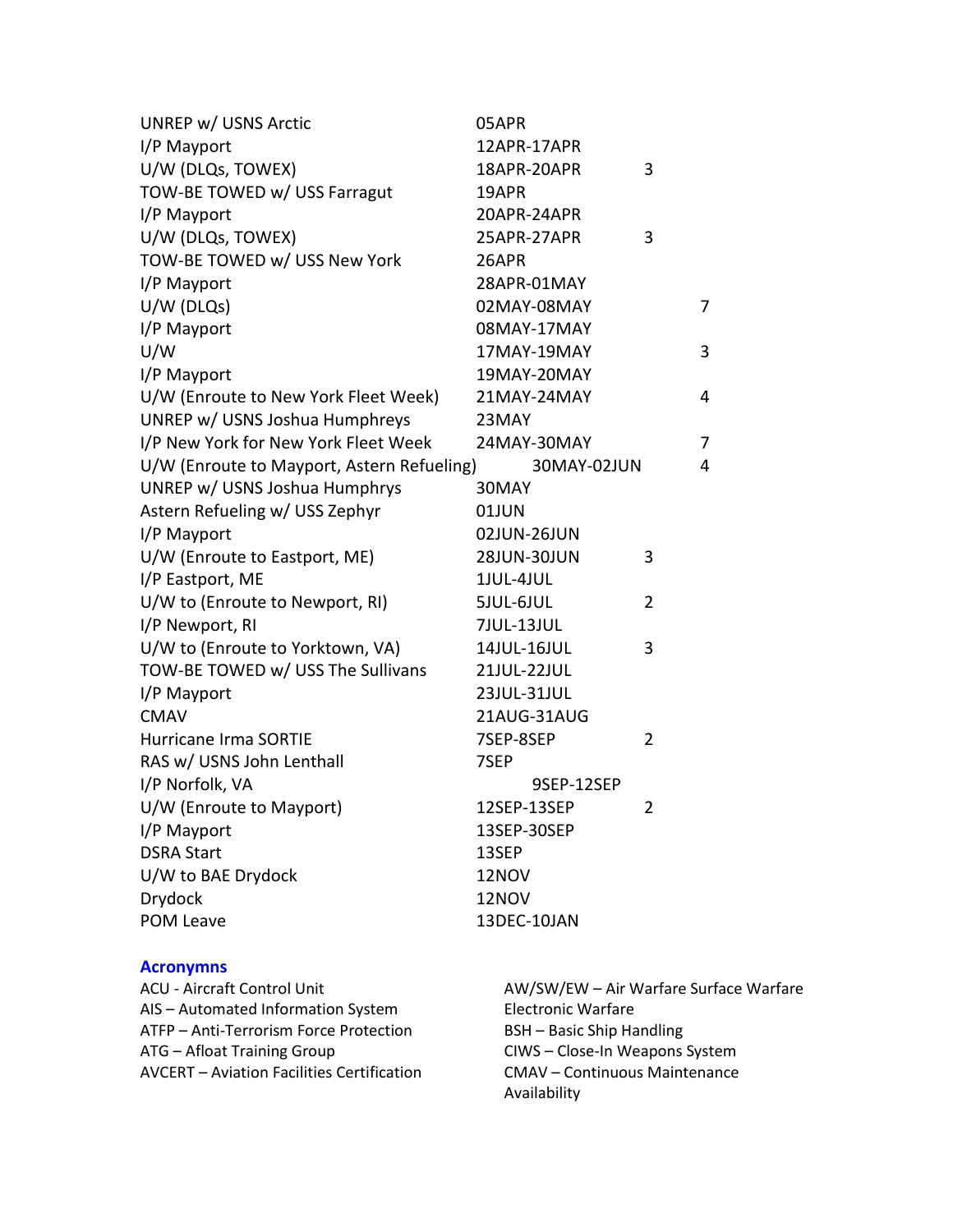COMREL – Community Relations CRY/INT – Cryptology Intelligence CSICP – Cyber Security Inspection and Certification Program DTE – Detect to Engage E – Engineering ECS – East China Sea EKMS – Electronic Key Management System ERAT – Engineering Readiness Assessment Team EXPSAF – Explosive Safety FDNF – Forward Deployed Naval Forces FST-J – Fleet Synthetic Training - Joint HSM – Helicopter Squadron Maritime INPT – Inport IRAT – INSURV Readiness Assessment Team INSURV – Inspection and Survey ISATT – Integrated Ship Air Team Trainer LTT – Learning Training Team MASOC – Maritime Air Support Operations Center

MOB – Mobility N – Navigation NSFS – Naval Surface Fire Support PAC – Pre-Action Calibration PVST – Port Visit RAP – Recognized Air Picture RAS – Replenishment at Sea READ-E – Readiness Evaluation S – Seamanship SAG – Surface Action Group SAR – Search and Rescue SAU – Search and Attack Unit SCAT - Small Caliber Action Team SCS – South China Sea THR – USS THEODORE ROOSEVELT TYCOM – Type Commander ULT – Unit Level Training U/W – Underway USW – Undersea Warfare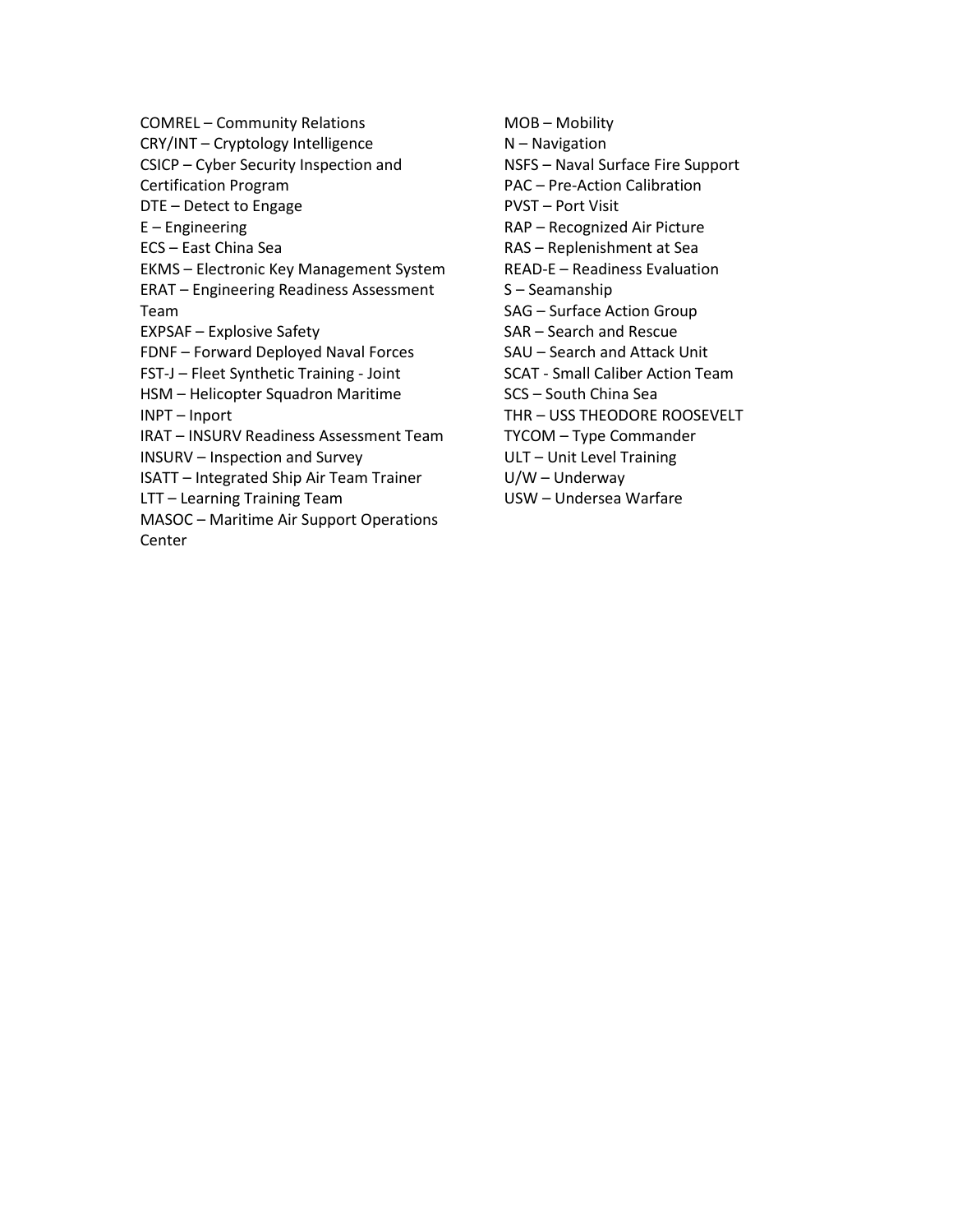### **Narrative**

1. Operational Effectiveness. LASSEN had a landmark year in 2017 operating in various strategic environments with other United States naval vessels. LASSEN conducted many high-skill evolutions such as man overboards, astern refueling, and deck landing qualifications. LASSEN has been set up to successfully complete a CNO Availability at BAE Systems.

2. Exercises. LASSEN demonstrated her capability and readiness to perform every mission, the first time every time. Whether it was conducting naval exercises or executing material inspections, LASSEN set the highest standard of excellence:

- a. LASSEN participated in OPFOR exercises during BATAAN C2X.
- b. LASSEN participated in TFEX 17-1.
- c. LASSEN participated in DLQs with HSM 40, 48, and 72.
- d. LASSEN participated in OPFOR exercises with Leyte Gulf during Carrier Strike Group 4 tasking in TFEX 17-2.
- e. LASSEN participated in DLQs with HSM 48, 40, 46, and 72.
- f. LASSEN participated in OPFOR exercises with Dwight D. Eisenhower during Carrier Strike Group 10 SUSTAINEX.
- g. LASSEN participated in multiple TOW-BE TOWED exercises with other DDGs.
- h. LASSEN participated in astern refueling with PC Zephyr.
- i. LASSEN participated in Midshipman tours during underways, exposing future Naval officers to regular ship operations.

3. Warfare Readiness. LASSEN showcased her warfare readiness during 2017 New York Fleet Week**.** LASSEN conducted over 30 community relations projects and conducted over 50 tours for over 10,000 personnel.

 a. LASSEN remains at the peak of readiness as an Air Defense Unit (ADU), qualified and ready to assume the duties as an Anti-Air Warfare Commander (Force).

4. Real-world operations. As the most mission-ready destroyer in Fleet Forces, LASSEN has met every commitment and maintained continuous readiness while excelling in realworld operations. LASSEN also successfully placed 200+ rounds downrange in support of Marines at Camp Lejeune.

 a. Port Visits: LASSEN's crew have outshone their peers and been the hallmark of poise. They are always embodying the Navy's current slogan, "Forged by the Sea".

During all port visits, LASSEN conducted various community relations events to aid and assist the local population. LASSEN Sailors upheld "Liberty is a Mission" standards to mitigate any possible incidents. LASSEN Sailors volunteered at New York Fleet Week and at events in Eastport, ME and Newport, RI. LASSEN also had midshipmen underway and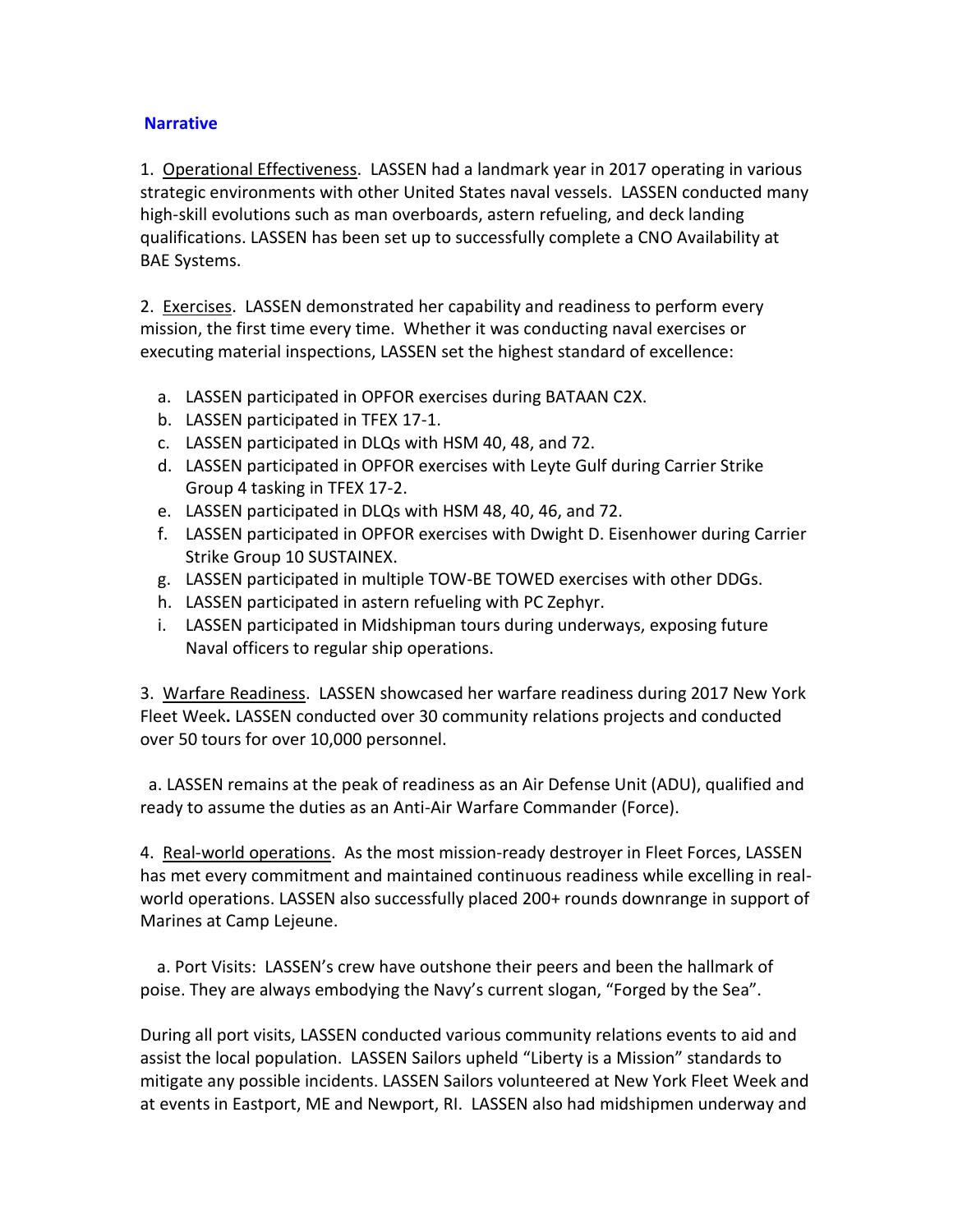with the crew for the duration of the underway to Eastport, ME. Tours of the ship were also given to OCS candidates during the port visit to familiarize themselves with aspects of shipboard life. LASSEN finally visited Yorktown, VA to complete an ammunitions offload in preparation for the 2017 CMAV and DSRA.

LASSEN also completed a rescue and assistance at sea during the underway to Eastport, ME. The crew aided stranded fisherman who requested assistance to return to their port. LASSEN also completed a man overboard when the pilot fell overboard during inbound sea and anchor to Eastport, ME.

#### 5. Community Relations Projects.

a. New York Fleet Week: Sailors volunteered at fire departments in New Jersey, soup kitchens in the Bronx, and gave tours to thousands of visitors at the 2017 New York Fleet Week.

b. Eastport, Maine: LASSEN participated in the 4th of July Parade and many activities around the town. LASSEN was awarded a plaque for their time and service in Eastport, ME from the community.

c. Newport, Rhode Island: Tours were given to OCS candidates as described above.

# **4. Supporting Reports (Refer to specific guide for Ship/Shore/Aviation or Fleet Command)**

N/A

## **5. Published Documents**

(1) USS Lassen Participates in New York Fleet Week

Welcome Aboard Materials:

- (2) Welcome Aboard Pamphlet
- (3) Welcome Aboard Letter Template
- (4) Commanding Officer's Command Philosophy

Misc:

Command Websites:

- (1) https://www.facebook.com/usslassen
- (2) http://www.navy.mil/local/ddg82/
- (3) https://www.flickr.com/photos/usslassen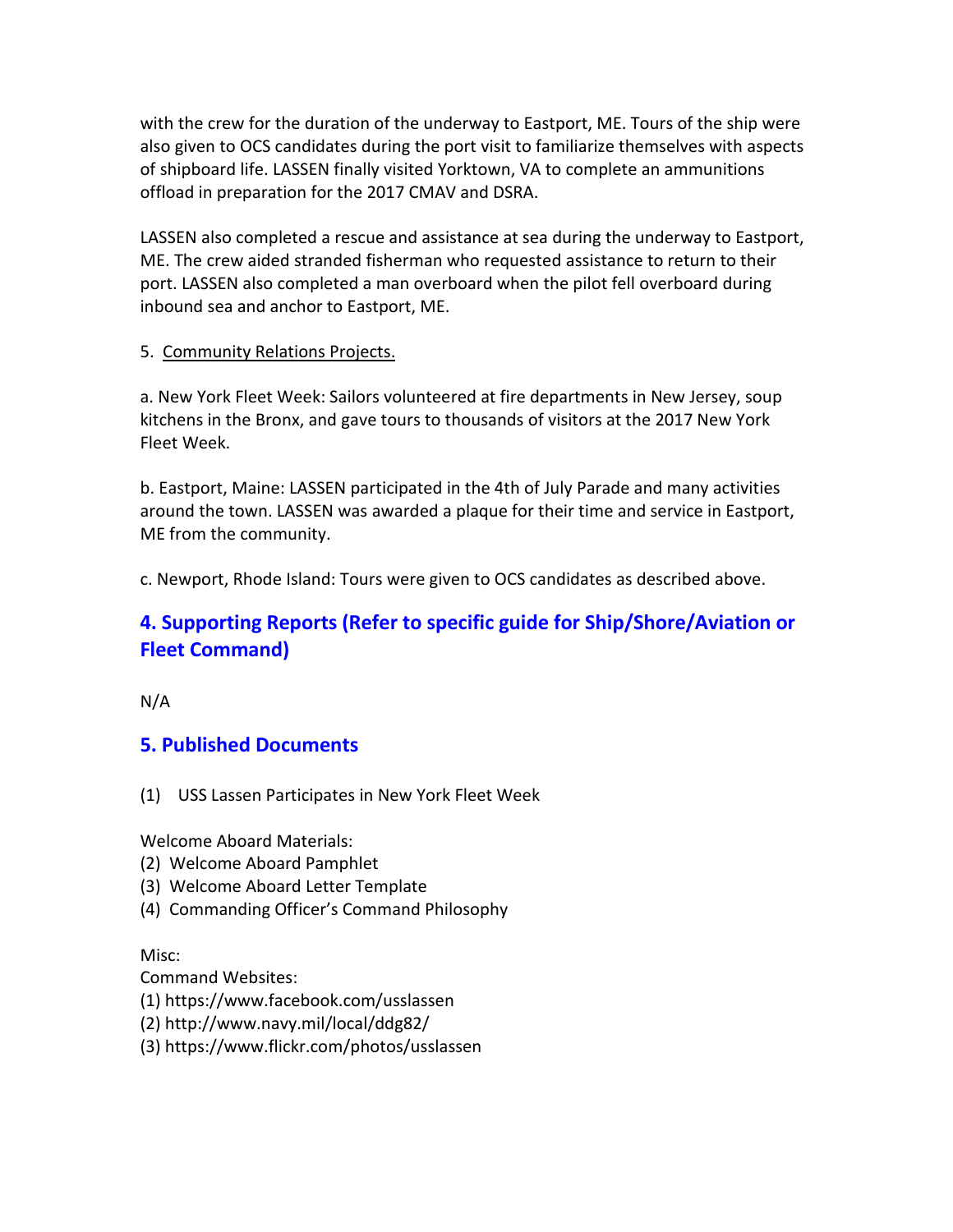# **6. Photographs**

- (1) Commanding Officer CDR Thomas Chekouras
- (2) Executive Officer CDR Ryan Ventresca
- (3) Command Master Chief CMC Christopher Farrar
- (4) Air Boss LCDR
- (5) Combat Systems Officer LCDR
- (6) Weapons Officer  $-LT$
- (7) Chief Engineer LT
- (8) Supply Officer  $-LT$
- (9) Operations Officer LT
- (10) Navigator LTJG
- (11) Public Affairs Officer/ Combat Information Center Officer- ENS

### **Submit this Command Operations Report as follows:**

Via e-mail, to email address: **archives@navy.mil** 

Place any attachments too large for transmission via e-mail on CD-ROM and send by an approved commercial courier, such as FEDEX or UPS. Check CDs for readability before submission to guard against corruption. Forward paper records included as attachments in the same manner. **Do not forward Command Operations Reports via U.S. mail, as all mail addressed to the Naval History and Heritage Command is irradiated and will result in destruction of discs and damage to paper enclosures.** Address all shipments to:

Naval History and Heritage Command Attn: (Ships History/Aviation History/Operational Archives) 805 Kidder Breese Street, SE Washington Navy Yard, DC 20374-5060

Submit **Confidential and Secret** Command Operations Reports electronically via SIPRnet e-mail to: archives@navy.smil.mil

Place any **classified** attachments too large for transmission via e-mail on CD-ROM and send by an approved commercial courier, such as FEDEX or UPS. Check CDs for readability before submission to guard against corruption. Forward classified paper records included as attachments in the same manner. **Do not send attachments to the Command Operations Report via U.S. mail, as all mail addressed to the Naval History and Heritage Command is irradiated and will result in destruction of discs and damage to paper enclosures.** Ensure all items are properly marked and wrapped. Address all shipments to: